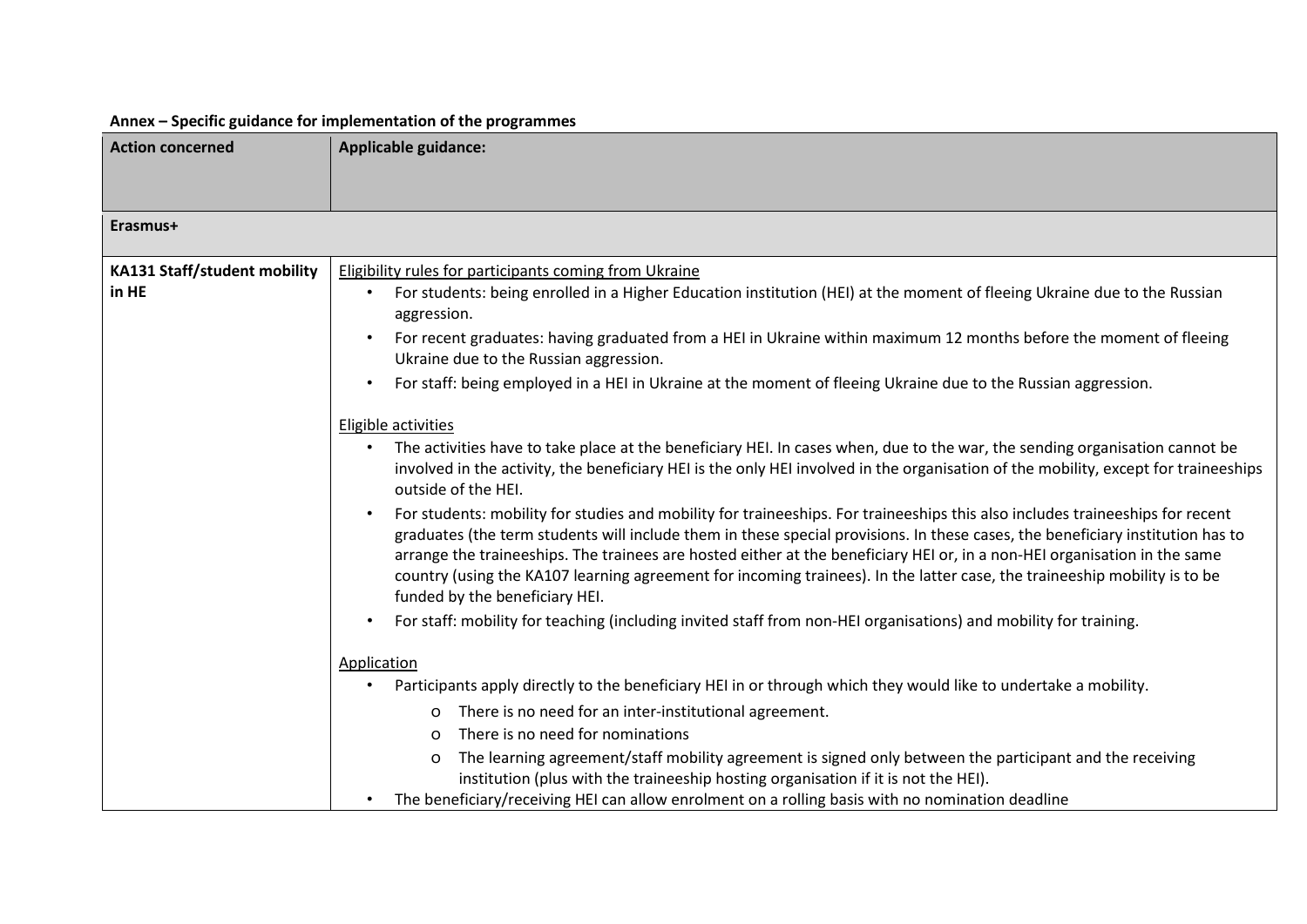| The beneficiary/receiving institution should define criteria clearly and publish their criteria for applications and enrolment<br>The beneficiary/receiving institutions should consider simplifying the evidence required for language proficiency for incoming<br>participants as participants might not have access to language tests and certifications (for example, organising the test in the<br>receiving institution, when relevant). |
|------------------------------------------------------------------------------------------------------------------------------------------------------------------------------------------------------------------------------------------------------------------------------------------------------------------------------------------------------------------------------------------------------------------------------------------------|
| In line with the existing rules, the grant can be granted only for the period of time spent studying/learning/teaching/training.                                                                                                                                                                                                                                                                                                               |
| How is eligibility determined?                                                                                                                                                                                                                                                                                                                                                                                                                 |
| The beneficiary/receiving organisation checks the eligibility based on the participant's documentation. Follow the same<br>approach as currently defined in PG.<br>Examples of admissible documents:                                                                                                                                                                                                                                           |
| Learners: enrolment certificates, transcript of records, declarations issued by HEIs or relevant Ukrainian<br>$\circ$<br>authorities                                                                                                                                                                                                                                                                                                           |
| Staff: payslips, diplomas to define area of specialisation, work contracts, declarations issued by HEIs or<br>$\circ$<br>relevant Ukrainian authorities                                                                                                                                                                                                                                                                                        |
| Preparation                                                                                                                                                                                                                                                                                                                                                                                                                                    |
| The beneficiary/receiving institution will be allowed, on a voluntary basis, to take over the tasks of the UA sending<br>organisation related to offering introduction/preparation courses and all other assistance and support that students are<br>entitled to according to the Erasmus+ Student Charter, whenever it is assessed that the UA sending institution is not able to<br>provide this guidance and support.                       |
| The beneficiary/receiving institution are encouraged to work with student associations and mobility networks on integration<br>of the incoming students                                                                                                                                                                                                                                                                                        |
| <b>Funding</b>                                                                                                                                                                                                                                                                                                                                                                                                                                 |
| The beneficiary/receiving HEI grants the participants funds from the KA131 project grant according to the KA171 incoming<br>mobility rates for Ukraine:                                                                                                                                                                                                                                                                                        |
| o All students and recent graduates will be eligible for the individual support top-up amount for fewer opportunities.                                                                                                                                                                                                                                                                                                                         |
| o If relevant, the participants can receive inclusion support for participants and travel support                                                                                                                                                                                                                                                                                                                                              |
| o For students:                                                                                                                                                                                                                                                                                                                                                                                                                                |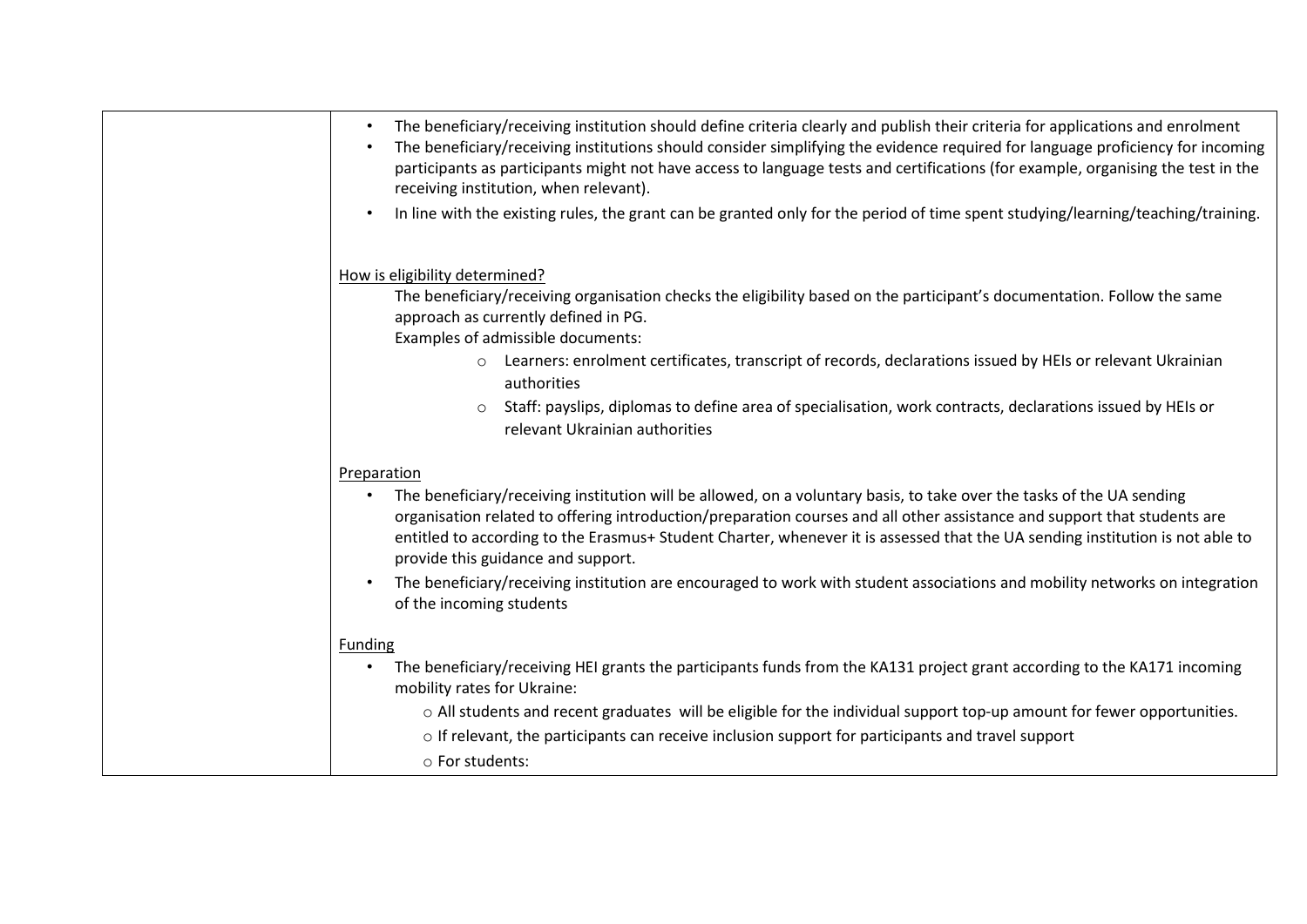| For the Netherlands (group 2) the individual support is 1100 EUR per month (850 EUR base amount +250 EUR<br>top-up amount for fewer opportunities). |
|-----------------------------------------------------------------------------------------------------------------------------------------------------|
| $\circ$ For staff:                                                                                                                                  |
| For the Netherlands (group 2) the individual support is 160 EUR per day                                                                             |
| The incoming participant signs a modified grant agreement with the beneficiary/receiving institution, whenever the                                  |
| sending institution will not be able to take up its role and responsibilities.                                                                      |

| <b>KA107 Staff/learners mobility</b> | <b>Eligible participants and activities</b>                                                                                                                                                                                                                                                                                                                                                                                                                     |
|--------------------------------------|-----------------------------------------------------------------------------------------------------------------------------------------------------------------------------------------------------------------------------------------------------------------------------------------------------------------------------------------------------------------------------------------------------------------------------------------------------------------|
| in HE - international                | As per KA107 rules<br>$\bullet$                                                                                                                                                                                                                                                                                                                                                                                                                                 |
|                                      | <b>Application</b>                                                                                                                                                                                                                                                                                                                                                                                                                                              |
|                                      | Whenever UA sending institutions are not able to provide guidance and support:                                                                                                                                                                                                                                                                                                                                                                                  |
|                                      | Participants apply directly to the beneficiary higher education institution in or through which they would like to undertake a<br>mobility.                                                                                                                                                                                                                                                                                                                     |
|                                      | There is no need for an inter-institutional agreement.<br>$\circ$                                                                                                                                                                                                                                                                                                                                                                                               |
|                                      | There is no need for nominations<br>$\circ$                                                                                                                                                                                                                                                                                                                                                                                                                     |
|                                      | The learning agreement/staff mobility agreement is<br>$\circ$<br>signed only between the participant and the receiving                                                                                                                                                                                                                                                                                                                                          |
|                                      | institution (plus with the traineeship hosting<br>organisation if it is not the HEI).                                                                                                                                                                                                                                                                                                                                                                           |
|                                      | The beneficiary/receiving HEI can allow enrolment on a rolling basis with no nomination deadline<br>The beneficiary/receiving institution should define criteria clearly and publish their criteria for applications and enrolment<br>The beneficiary/receiving institutions should consider simplifying the evidence required for language proficiency for incoming<br>participants as participants might not have access to language tests and certifications |
|                                      | In line with the existing rules, the grant can be granted only for the period of time spent studying/learning/teaching/training.                                                                                                                                                                                                                                                                                                                                |
|                                      | How is eligibility determined?<br>The beneficiary/ receiving organisation checks the eligibility based on the participant's documentation.<br>Follow the same approach as currently defined in PG.                                                                                                                                                                                                                                                              |